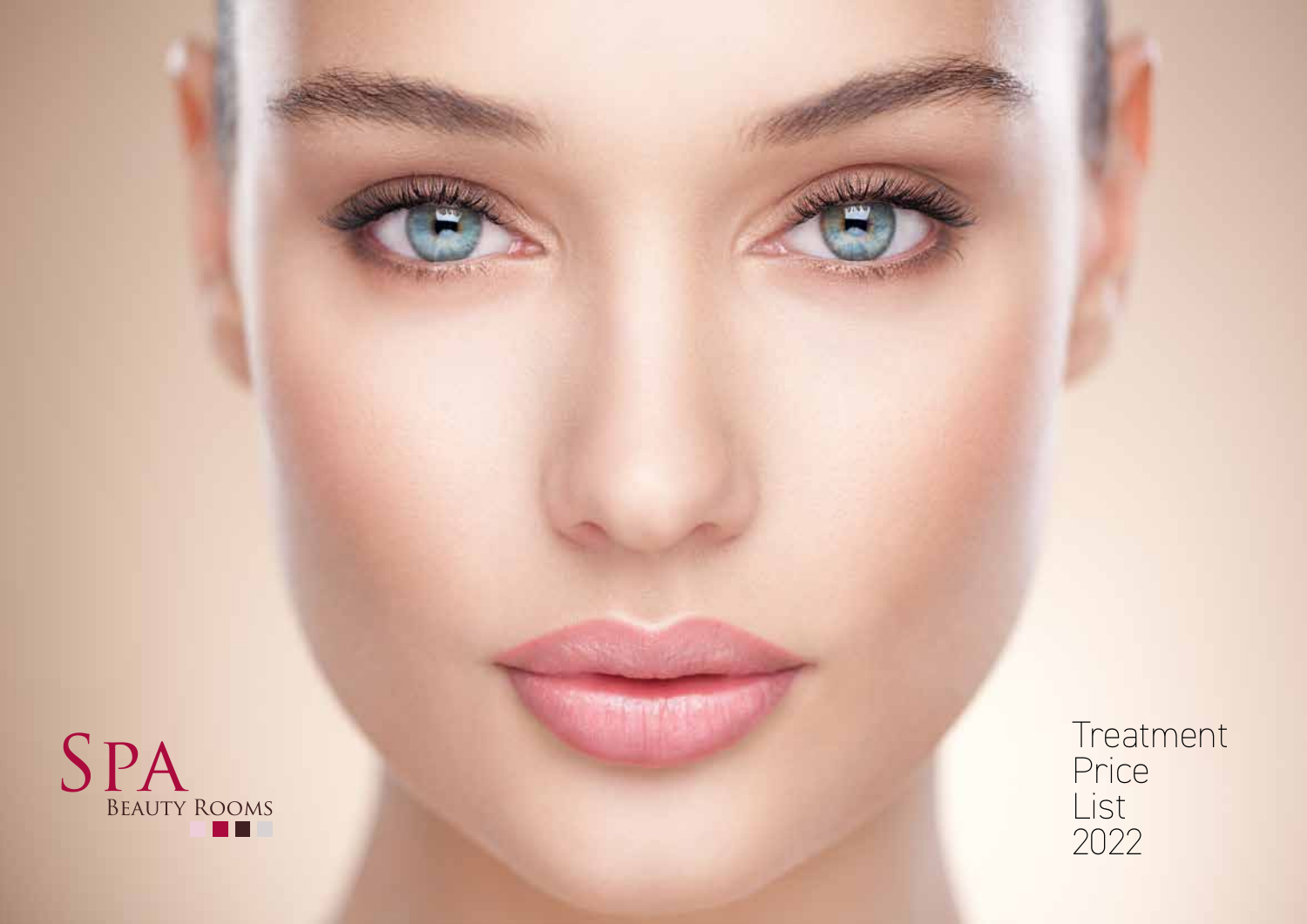## Facial Treatments

## Germaine De Capuccini

#### Bespoke Facials

1hr £52.00 *Prescriptive facial designed to suit individual needs.*

### Advanced Germaine De Capuccini Facials

| <b>TimeExpert Rides Facials</b>                                   |                 |        |
|-------------------------------------------------------------------|-----------------|--------|
| Neo Age                                                           | $11/4$ hr       | f89.00 |
| Rose Quartz Lip & Eye Therapy                                     |                 |        |
| Revert Time Therapy                                               | 40 mins         | £47.25 |
| TimeExpert Lift (IN)                                              |                 |        |
| Lift & Redefine                                                   | 1 <sub>hr</sub> | £83.00 |
| <b>TimeExpert White</b>                                           |                 |        |
| • Dark Spots Therapy                                              | 1 <sub>hr</sub> | £83.00 |
| Dermatech                                                         |                 |        |
| Advance Micro-needling Technology                                 |                 |        |
|                                                                   | $11/2$ hrs      | £130   |
|                                                                   | Course of 4     | £500   |
| SynergyAge<br>Reserfacing Treatment<br><b>A.O.X</b> Clinical Peel |                 |        |
|                                                                   | 40 mins         | £68.00 |
| Eor Man                                                           |                 |        |

For Men • Professional Care Facial 1hr 11 £63.00 \*Add-on treatments *Personalising your facial.*

### \*Rose Quartz Revert Time, Eye and Lip Therapy.



## **GERMAINE DE CAPUCCINI**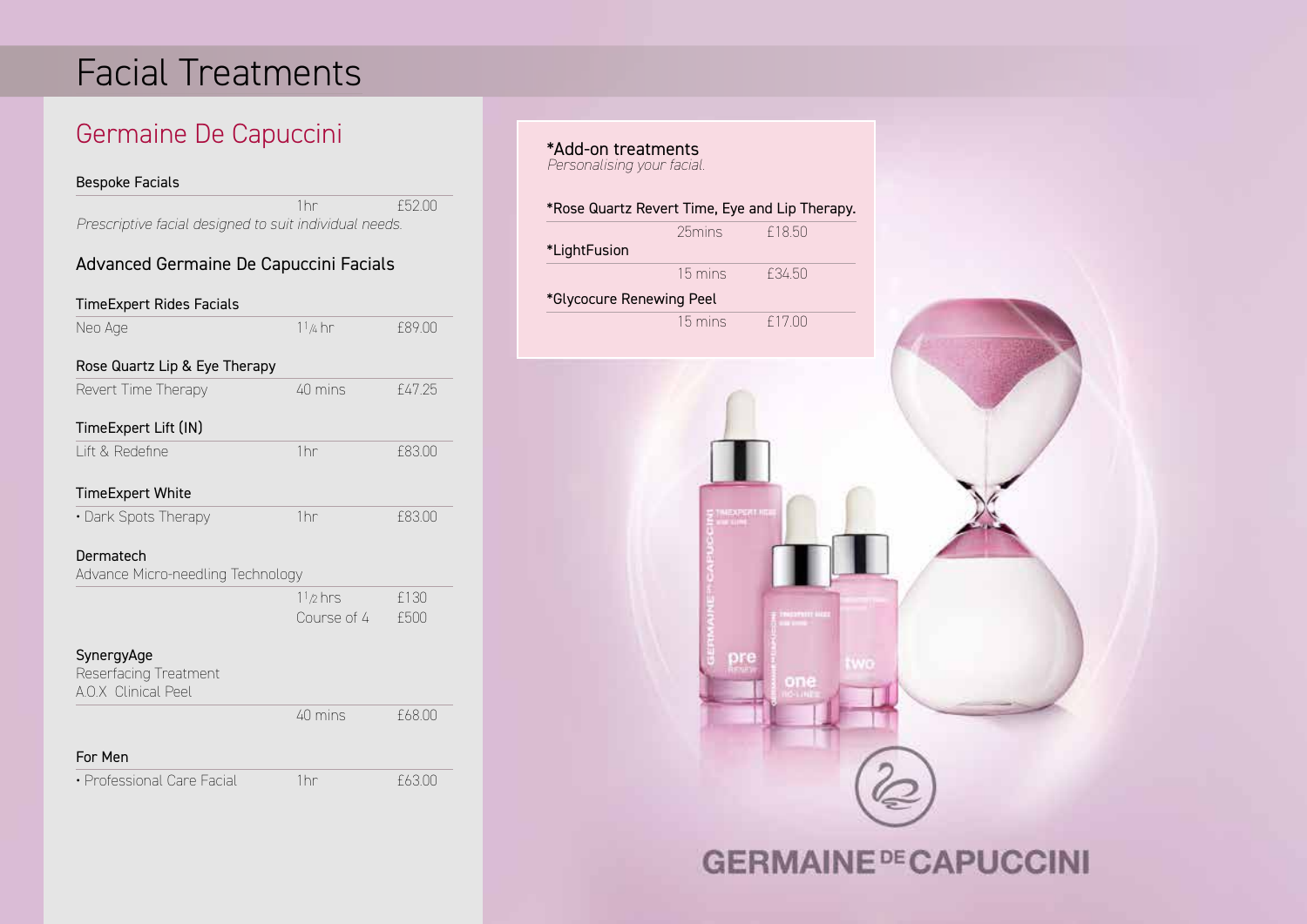## Guinot

| Equilibre Purete Facial | 45 mins           | £47.50 |
|-------------------------|-------------------|--------|
| Age Summum              | $50 \text{ mins}$ | f73.00 |
| Lift Summum             | $50 \text{ mins}$ | f73.00 |
| Age Logic Eye           | $50 \text{ mins}$ | £52.00 |
| Hydrapeeling            | 50 mins           | f64.00 |
| Détoxygéne              | $50 \text{ mins}$ | £6250  |

#### Hydradermie Cellular Energy

| Youth                                          | 1 <sub>hr</sub> | £65.00 |  |
|------------------------------------------------|-----------------|--------|--|
| Energy Lift                                    | 1 <sub>hr</sub> | f68.00 |  |
| Lift Deluxe (Youth & Lift)                     | $11p$ hrs       | f98.00 |  |
| Lift Express                                   | $1/2$ hr        | £58.00 |  |
| Hydradermie <sup>2</sup> (With High Frequency) |                 |        |  |
|                                                | 1hr             | £56.00 |  |







## Environ Skincare Facials

| 1 <sub>hr</sub><br>$11/2$ hrs | f66.75<br>f94.00 |
|-------------------------------|------------------|
|                               |                  |
| 1 <sub>hr</sub>               | f66.75           |
| $11/2$ hrs                    | f94.00           |
|                               |                  |
| 1 <sub>hr</sub>               | f66.75           |
| $11/2$ hrs                    | f94.00           |
|                               |                  |
| 1 <sub>hr</sub>               | f66.75           |
| $11/2$ hrs                    | f94.00           |
|                               |                  |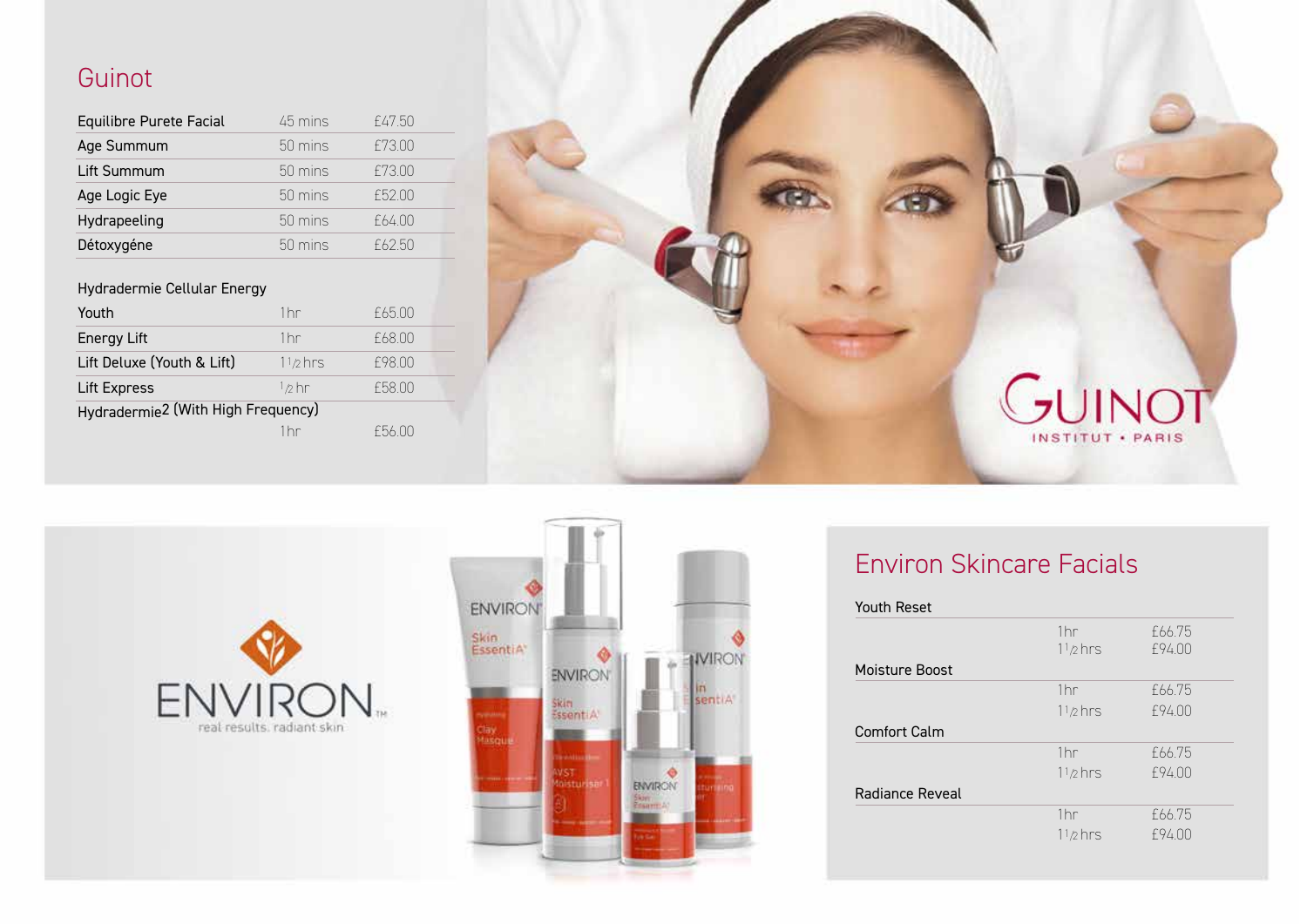# **Body Treatments**

## Guinot

| Anti-celulite/Slimming |               |        |
|------------------------|---------------|--------|
| Thermo Relax Firming   | 1hr           | £68.00 |
| Lighter Legs           | 1hr           | £68.00 |
|                        | 30mins        | £47.00 |
|                        |               |        |
|                        |               |        |
|                        |               |        |
|                        |               |        |
|                        |               |        |
|                        |               |        |
|                        |               |        |
|                        |               |        |
|                        |               |        |
|                        |               |        |
|                        |               |        |
|                        | <b>JUINOT</b> |        |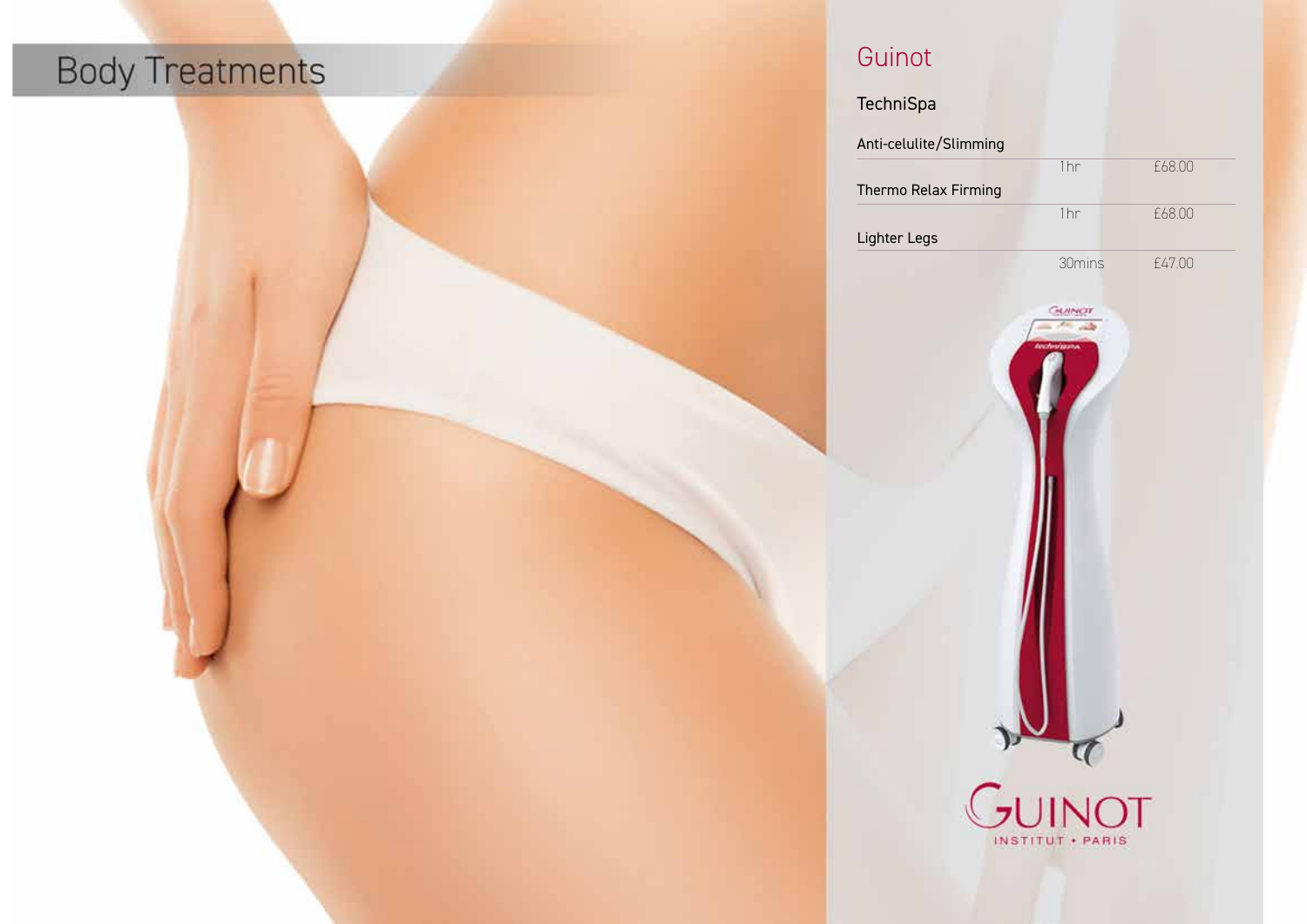### Massage

| Obsidian hot stones massage                          | $11b$ hrs | £65.00 |
|------------------------------------------------------|-----------|--------|
| Obsidian hot stones Back                             | 45mins    | f4000  |
| Silk wrap includes exfoliation 1 <sup>1</sup> /4 hrs |           | £69.00 |
| Up and tone arms                                     | 1hr       | f6500  |

#### Mediterranean Candle Massage

| Full body   | 1 <sub>hr</sub> | f69.00 |
|-------------|-----------------|--------|
| <b>Back</b> | 45 mins         | f47.00 |

#### Universal Contour Wrap Inch loss program 2hrs £68.50 Course of 3 (Recommended) f 185.00

#### Massage

| 30mins          | $f$ 26.50 |  |
|-----------------|-----------|--|
| 1 <sub>hr</sub> | £40.50    |  |
| 1 <sub>hr</sub> | £51.00    |  |
|                 | £37.00    |  |
|                 |           |  |

## **Tanning**

| Vita Liberta |         |
|--------------|---------|
| Spray Tan    | Full bo |
|              | Half bo |

dy £28.00<br>dy £17.50 £17.50



### Make-Up

### Jane Iredale mineral Make-Up

| Cleanse and make-up             | 45mins | £41.00  |
|---------------------------------|--------|---------|
| Make-up lesson                  | 1hr    | £52.00  |
| Bridal make-up (includes trial) |        | f(8000) |
| Call-out fee                    |        | £37.00  |

jane iredi

### For detailed information on our treatments check out our website at



www.spabeautyrooms.co.uk

SPA Beauty Rooms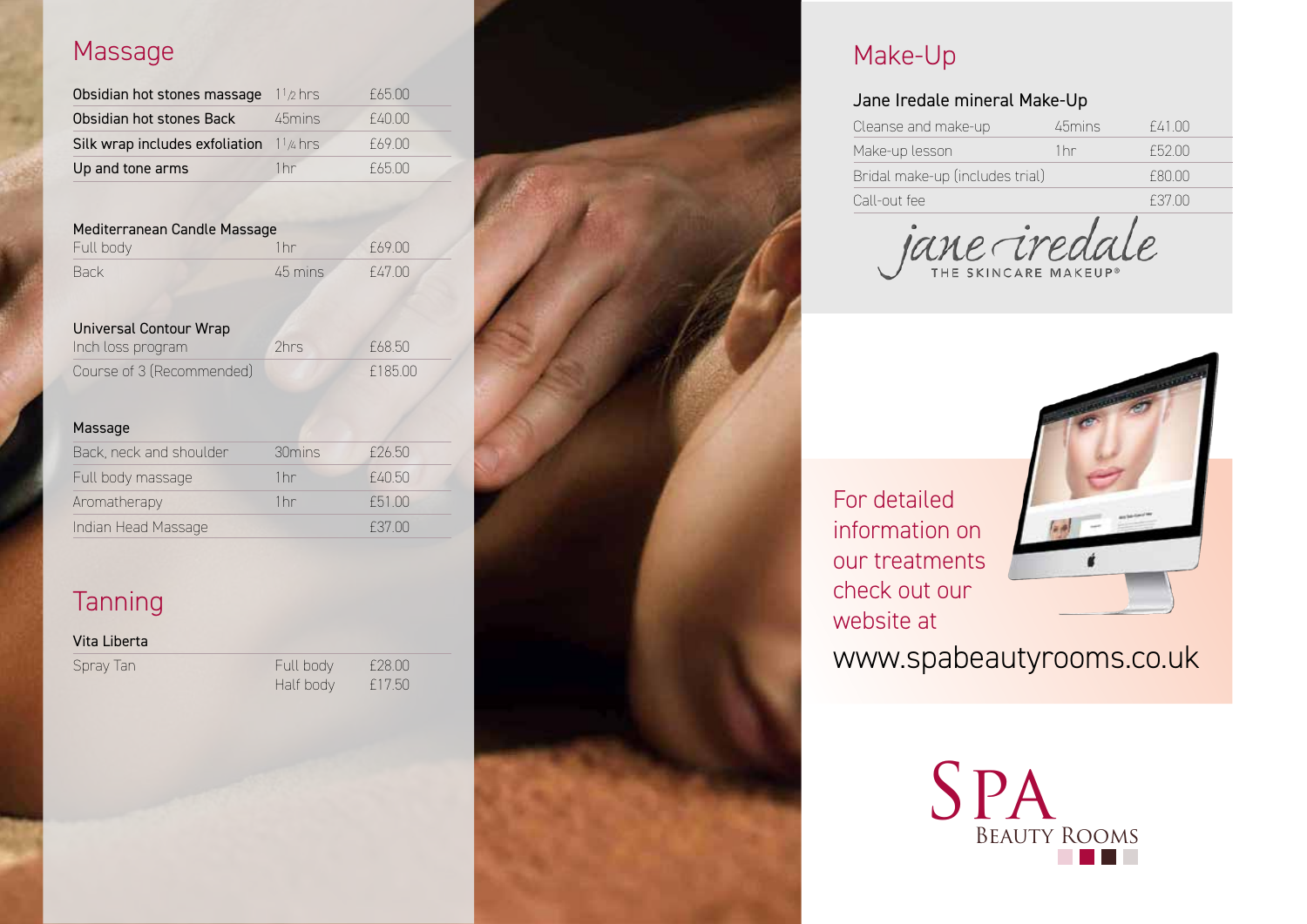## Eye Treatments

## Tints and Shaping

| Eyelash tint                       | £16.50  |
|------------------------------------|---------|
| Eyebrow tint                       | f 11.50 |
| Eyebrow shape                      | f1150   |
| Eyelash and Eyebrow tint and shape | f27.50  |
| Eyebrow wax                        | f1150   |

### Individual Lashes

### 3D Semi-permanant lashes

| Full set                                                    |         | £90.00 |
|-------------------------------------------------------------|---------|--------|
| Half set                                                    |         | £48.00 |
| Soak off lashes                                             |         | £16.00 |
| <b>HD Brows</b>                                             | 45 mins | £39.50 |
| Full maintenance                                            | 30 mins | £29.00 |
| $D$ -t-b t-st scenario del seg $\Omega$ lesbes seguitin $D$ |         |        |

*Patch test required for 3D lashes and HD Brows*

## Hair Treatments

## **Waxing**

| Full leg (includes bikini line) | £37.50 |
|---------------------------------|--------|
| $3/4$ leg                       | f31.00 |
| Ankle to knee                   | f21.00 |
| Underarm                        | f13.25 |
| <b>Bikini</b>                   | f13.25 |
| Lip or Chin                     | £11.50 |
| Lip and Chin                    | £16.00 |
| Arm wax                         | f19.75 |
| Back wax                        | f28.00 |
| Lip bleach                      | £15.50 |
| Brow wax                        | £11.50 |

### Electrolysis

#### Blend or Diathermy

|                            | 5 <sub>mins</sub><br>15 <sub>mins</sub> | £1350<br>f16.50 |  |
|----------------------------|-----------------------------------------|-----------------|--|
| Thread veins and skin tags | trom                                    | £37.00          |  |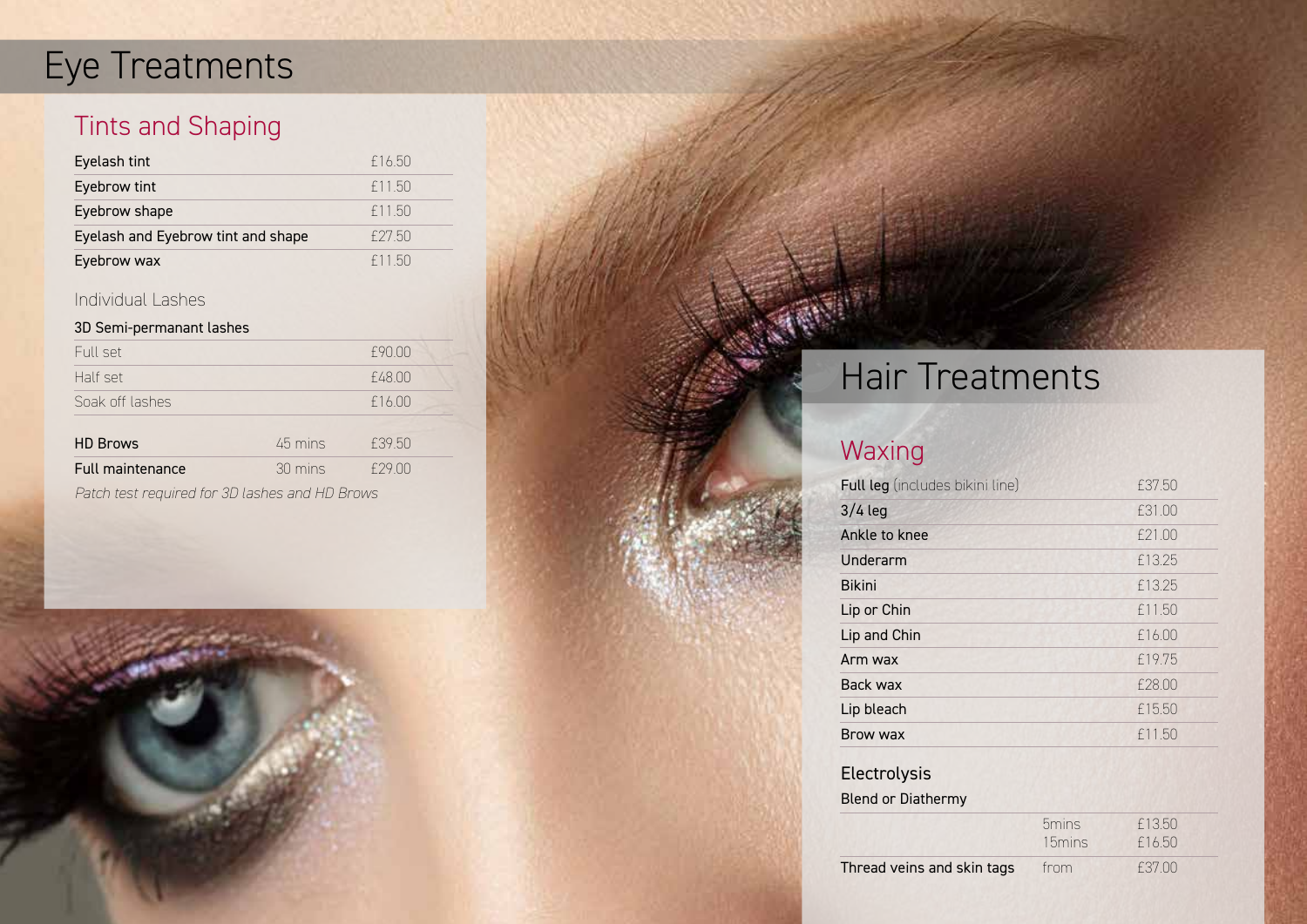

## Nail Treatments Take Time Out

### Jessica for Hands and Feet

| Jessica manicure                  | f 2385 |
|-----------------------------------|--------|
| Luxury manicure with heated mitts | £32.00 |
| Jessica pedicure                  | £30.00 |
| Luxury pedicure with heated boots | f3675  |
| Re-shape and polish               | f1750  |

## Biosculpture Gel Nails

| Gel overlay on natural nail | £33.50 |
|-----------------------------|--------|
| Soak off and reapplication  | F42.50 |
| Soak off and minicure       | F34 NO |
| Soak off and nourish        | f1900  |

## Ear Treatments

| Ear Candling Inc facial drainage massage         | £40.00 |
|--------------------------------------------------|--------|
| <b>Ear Piercing</b> (21 carat gold plated studs) | £28.00 |

- Back massage to relieve tension
- Full face exfoliation to remove impurities
- Germaine de Capuccini Facial prescribed just for you
- Face mask and serum
- Hand and arm massage
- Neck and shoulder massage.

### Ultimate relaxation . All for £80.00

## Your Time, Your Treatment

- 20 minutes per treatment, your choice
- Mini facial
- Back, neck and shoulder massage
- Spray tan
- Full body exfoliation
- Rejuvenation eye treatment
- Deeply relaxing foot and lower leg massage

| 2 Treatments | F4650 |
|--------------|-------|
| 3 Treatments | f6600 |

All treatments are available in courses at special offer prices. Please ask for details

Gift Vouchers for your loved ones can be purchased over the telephone.

Podiatry with Chris Oakey BSc DPodM

Ground floor Mobility Access